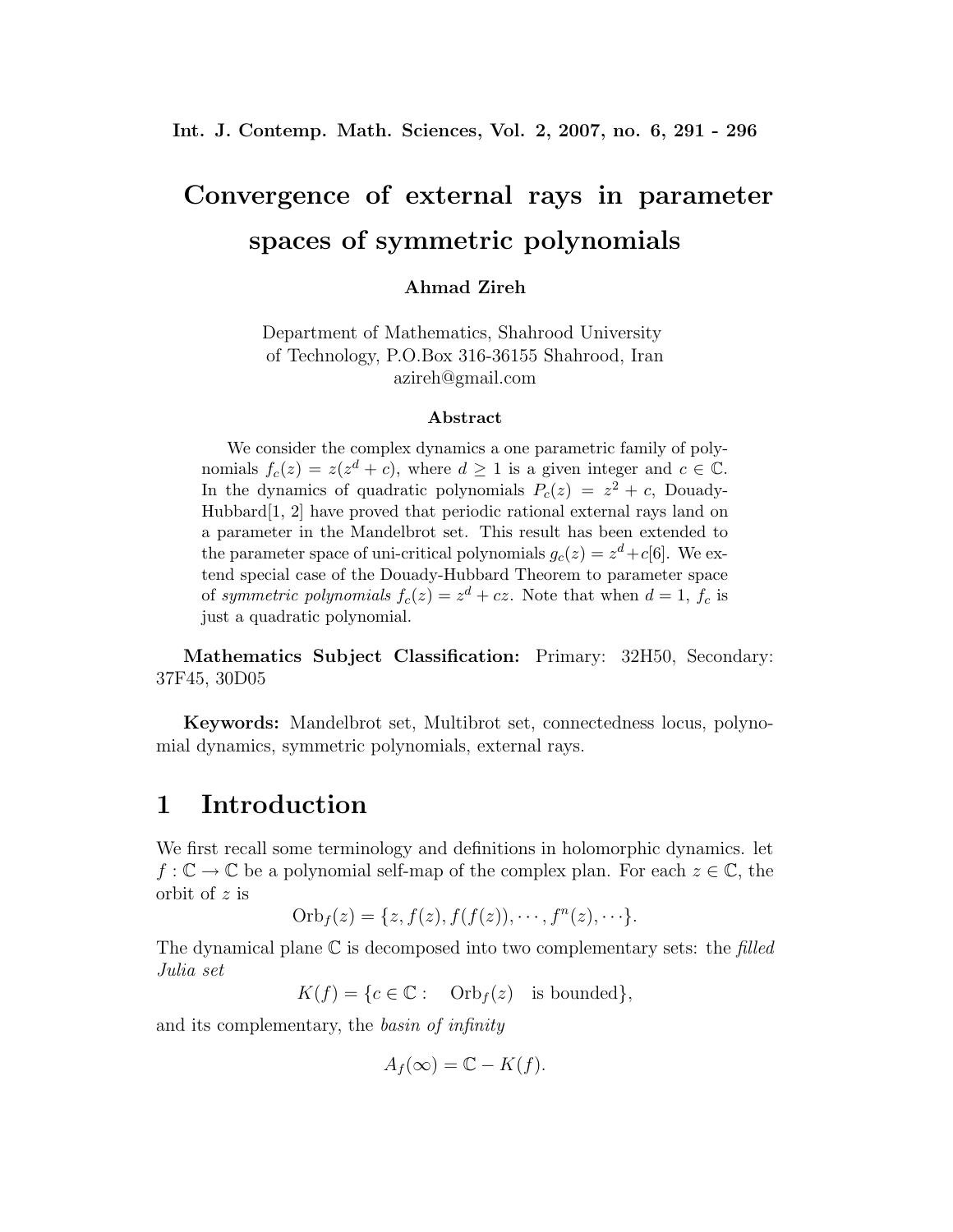The boundary of  $K(f)$ , called the *Julia set*, is denoted by  $J(f)$ .

When f is a quadratic polynomial, say  $f(z) = P_c = z^2 + c$ , in the extended complex plane  $\hat{\mathbb{C}} = \mathbb{C} \cup \{\infty\}$ , the point at infinity is a super-attracting fixed point and hence there exists  $U_c$  a neighborhood of infinity and a conformal  $map(the Böttcher map),$ 

$$
\varphi_c: U_c \to \{ z \in \mathbb{C}; |z| > 1 \},\
$$

such that  $\varphi_c(\infty) = \infty, \varphi_c'(\infty) = 1$  and  $\varphi_c \circ P_c = (\varphi_c)^2$ . For  $\theta \in \mathbb{R}/\mathbb{Z}$ , the external ray of argument  $\theta$  is defined as

$$
R_c(\theta) = \varphi_c^{-1} \{ re^{2\pi i \theta}; r > 1 \}.
$$

A classical result shows that the inverse, Riemann map,  $\varphi^{-1}$  extends continuously to a map from the closed disk if and only if the Julia set  $J_c$  is locally connected.

The *Mandelbrot set*  $\mathcal{M}_2$  is defined as the set of parameter value c, for which  $K(P_c)$  is connected

$$
\mathcal{M}_2 = \{c \in \mathbb{C} : K(P_c) \text{ is connected}\}.
$$

Let  $\Phi : \hat{\mathbb{C}} - \mathcal{M}_2 \to \hat{\mathbb{C}} - \overline{D}$  denote the unique *Riemann map* tangent to the identity at infinity(D is open unit disk), then  $\Phi(c) = \varphi_c(c)$ . Given  $\theta \in \mathbb{T} = \mathbb{R}/\mathbb{Z}$ and  $c \in \mathbb{C}$ : the dynamical(external) ray  $R_c(\theta)$  of  $J_c$  starts at  $\infty$  and either ends at a precritical point  $z_0 \in \bigcup_{n\geq 0} P_c^{-n}(c)$  or ends by accumulating on some subset of the Julia set  $J_c$ . The parameter(external) ray  $R_{M_2}(\theta)$  of  $\mathcal{M}_2$  is the analytic arc  $\Phi^{-1}(re^{2\pi i\theta})$ . A ray is called a rational ray if  $\theta$  is rational, i.e.  $\theta \in \mathbb{Q}/\mathbb{Z}$ . A ray R is said to land or converge, if the accumulation set  $\overline{R} - R$ is a singleton subset of J.

The conjecture that the Mandelbrot set is locally connected is equivalent to the continuous landing of all external rays.

The following substantial result have been obtained:

**Douady-Hubbard's Theorem[1, 2].** *If*  $\theta \in \mathbb{Q}/\mathbb{Z}$  *is rational, then the external ray*  $R_{M_2}(\theta)$  *for the Mandelbrot set lands on a parameter*  $c \in \partial M_2$ *.* 

The extension of the theorem to other classes of polynomials constitutes part of today's research in this area. For instance, Douady-Hubbard's Theorem has been extended to uni-critical polynomials  $g_c(z) = z^d + c$  [6].

We assume that  $\mathcal{C}_d = \{c \in \mathbb{C}; c_0 \notin A_c(\infty)\}\$ is the *connectedness locus* of the family  $f_c$ . We shall see some properties of  $\mathcal{C}_d$ , among them the following main result: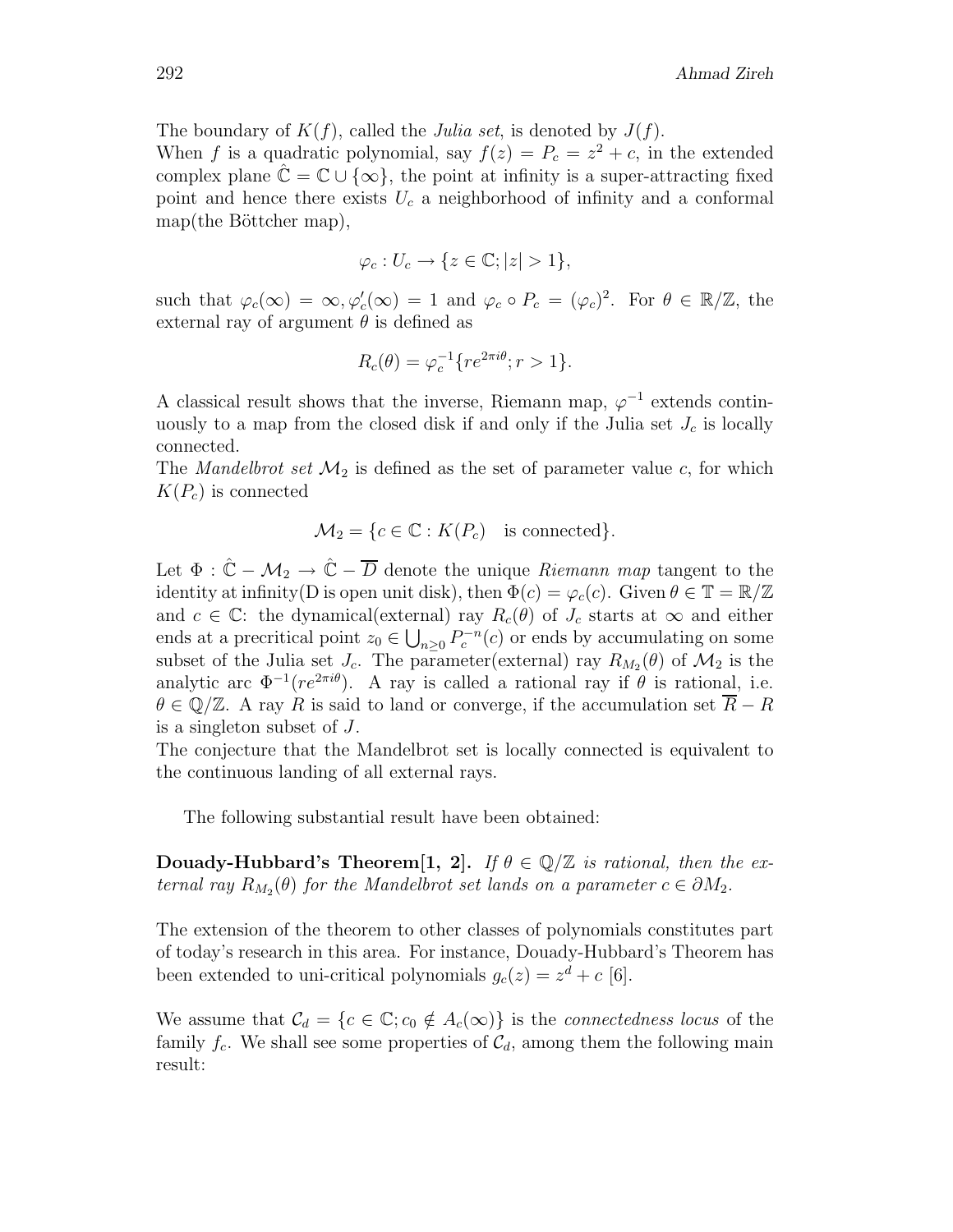**Main result.** Let  $\omega = e^{2\pi i/d}$  then the external rays

$$
R_0 = R c_d(\pm \frac{1}{2(d+1)}), \omega R_0, \cdots, \omega^{d-1} R_0
$$

*land at root points of the connectedness locus*  $C_d$ .

### **2 Symmetric polynomials**

To better understand the major contribution, we provide in this section the necessary preliminaries, including a symmetry condition, for the family of polynomials of degree d. This condition is similar to one investigated by Milnor [5] who introduced quadratic rational maps with symmetries and derived the one-parameter family  $f_k(z) = k(z + z^{-1})$  instead of the general family of all quadratic rational maps.

From now on,  $d > 2$  will be a fixed integer. In the study of monic centered polynomials  $f(z) = z^{d+1} + a_{d-1}z^{d-1} + \cdots + a_0$ , with the parameter space  $\mathbb{C}^d$ , we can restrict ourselves to a one parameter family, just as Milnor did. For this purpose, we define an *automorphism of*  $f(z) = z^{d+1} + a_{d-1}z^{d-1} + \cdots + a_0$ , as a non-constant linear map  $R(z) = az + b$ ;  $a, b \in \mathbb{C}$  which commutes with f, i.e.,  $R \circ f \circ R^{-1} = f$ . The collection of all automorphisms of f, denoted by Aut (f), forms a finite subgroup of the rotation group  $\Sigma_d = {\gamma \in \mathbf{C}}; \gamma^d = 1$ . In some particular cases, the groups  $\text{Aut}(f)$  and  $\Sigma_d$  are equal. The following lemma characterizes all such polynomials.

**Lemma 2.1** *For a monic centered polynomial*  $f(z) = z^{d+1} + a_{d-1}z^{d-1} +$  $\cdots + a_0$ , the following are equivalent: (*i*)  $Aut(f)=\sum_{d}$ *(ii)* There exists  $c \in \mathbb{C}$  *such that*  $f(z) = f_c(z) = z(z^{d-1} + c)$  *for all,*  $z \in \mathbb{C}$ *.* (*iii*) The polynomial f vanishes at the origin and the critical set  $Z(f') = \{z \in$  $\mathbb{C}$ ;  $f'(z) = 0$ } *is stable under the action of*  $\sum_{d}$ .

The proof is straightforward and is omitted.

**Definition 2.2** *A* d−*symmetric polynomial, or it symmetric polynomial if there is no confusion, is a polynomial of the form*  $f_c(z) = z(z^d + c), c \in \mathbb{C}$ *.* 

**Remark**. A d−symmetric polynomial  $f_c(z) = z(z^d + c)$ ,  $c \in \mathbb{C}$  has d symmetric critical points (counting with multiplicity when  $c = 0$ ):

$$
c_0, c_1 = \omega c_0, \cdots, c_{d-1} = \omega^{d-1} c_0
$$

where  $\omega = e^{2\pi i/d}$  and  $c_0$  is one of the solutions of  $(d+1)z^d + c = 0$ , denoted

$$
c_0 = \left(\frac{-c}{d+1}\right)^{1/d};\tag{1}
$$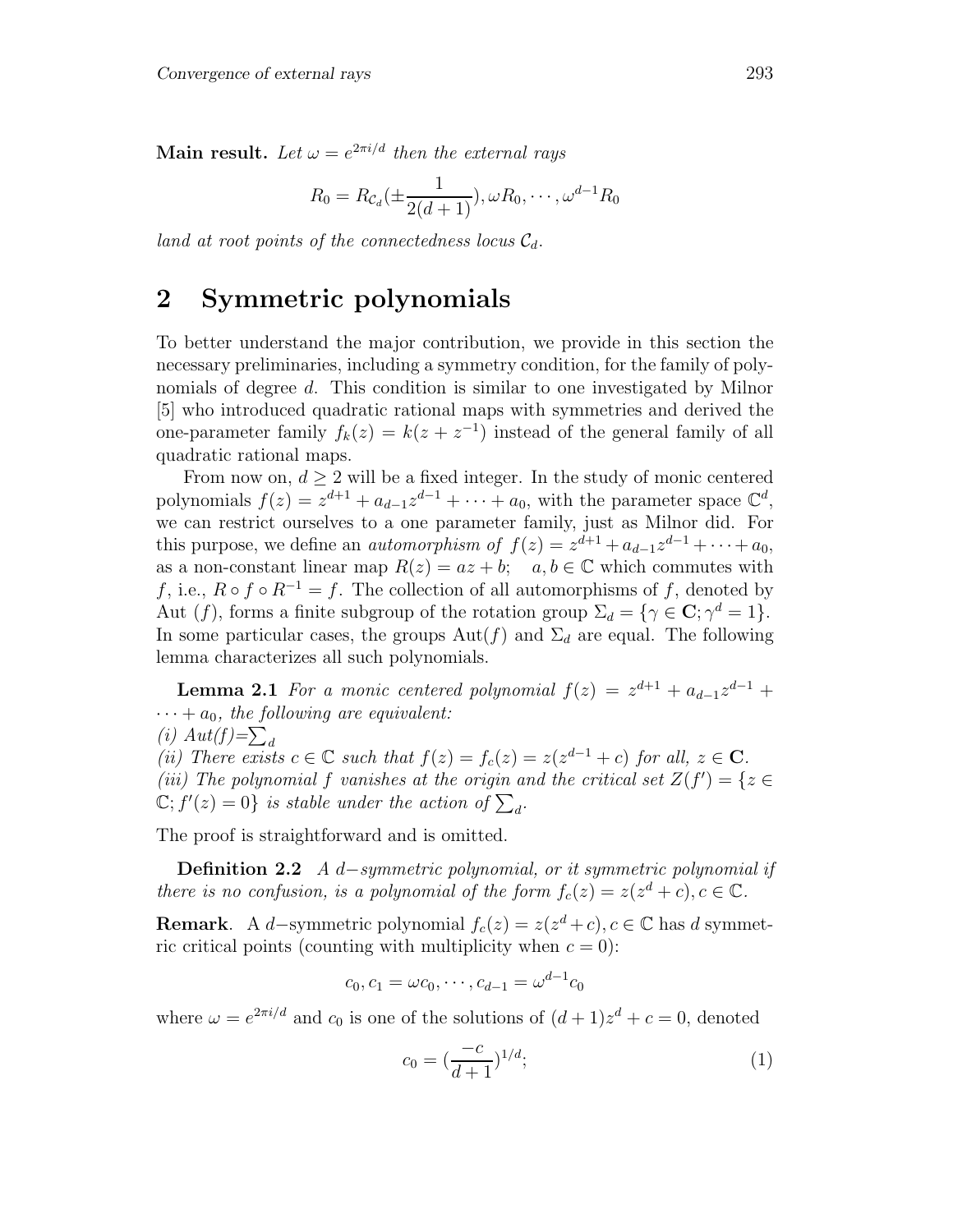accordingly, it has d symmetric critical values

$$
v_0 = f_c(c_0) = v_1 = \omega v_0, \dots, v_{d-1} = \omega^{d-1} v_0.
$$
 (2)

**Notations**. We have already fixed the number  $d \geq 2$ . For each  $c \in \mathbb{C}$ , let  $A_c = A_c(\infty) = \{z \in \mathbb{C}; \lim_{n \to \infty} f_c^n(z) = \infty\}$  is the domain of attraction at infinity of  $f_c$ ,  $K_c$  is the *filled Julia set* of  $f_c$ , i.e.

$$
K_c = \{ z \in \mathbb{C}; \{ f_c^n(z) \}_{n \in \mathbb{N}} \text{ is bounded} \},
$$

and  $J_c = \partial K_c$  is the *Julia set* of  $f_c$ , denote  $\overline{\mathbf{D}}(\mathbf{r})$  is a closed disk with radius r around origin, and  $\overline{D}$  is the closed unit disk. Let  $\psi_c : \mathbb{C} - K_c \to \mathbb{C} - \overline{D}$  denote the Böttcher coordinate for  $f_c$ , i.e. conjugating  $f_c$  to  $z \to z^{d+1}$  and tangent to the identity at infinity.

#### **3 Properties of the connectedness locus**

We first observe that the connectedness locus is bounded and symmetric with respect to the action of  $\Sigma_d$ . More precisely, with the notations above, we have the following.

**Proposition 3.1** *For each*  $d \geq 2$ *, there exists a real number*  $1 < \alpha < 2$ *such that*

$$
\mathcal{C}_d = \{c \in \mathbb{C}; \quad |f_c^n(c_0)| \le (1 + \frac{d+1}{d}\alpha)^{1/d} \quad \text{for every} \quad n \in \mathbb{N}\}.
$$

**Proof.** For  $|z| > (1 + |c|)^{1/d}$ , we have  $|f_c(z)| \ge |z|(|z|^d - |c|) > |z|$ . It follows that

$$
\{z; |z| > (1+|c|)^{1/d}\} \subset A_c(\infty).
$$

Now if  $\alpha$  is the unique positive root of the polynomial  $g(t) = t^{d+1} - (d+1)t - d$ , then for  $|c| > \frac{d+1}{d}\alpha$ , we have

$$
|f_c(c_0)| = \frac{d|c|}{d+1} \left(\frac{|c|}{d+1}\right)^{1/d} > (1+|c|)^{1/d}.
$$

Henceforth,  $c_0 \in A_c(\infty)$ .

**Proposition 3.2** *The set*  $C_d$  *is invariant under the action of the group*  $\Sigma_d$ *.*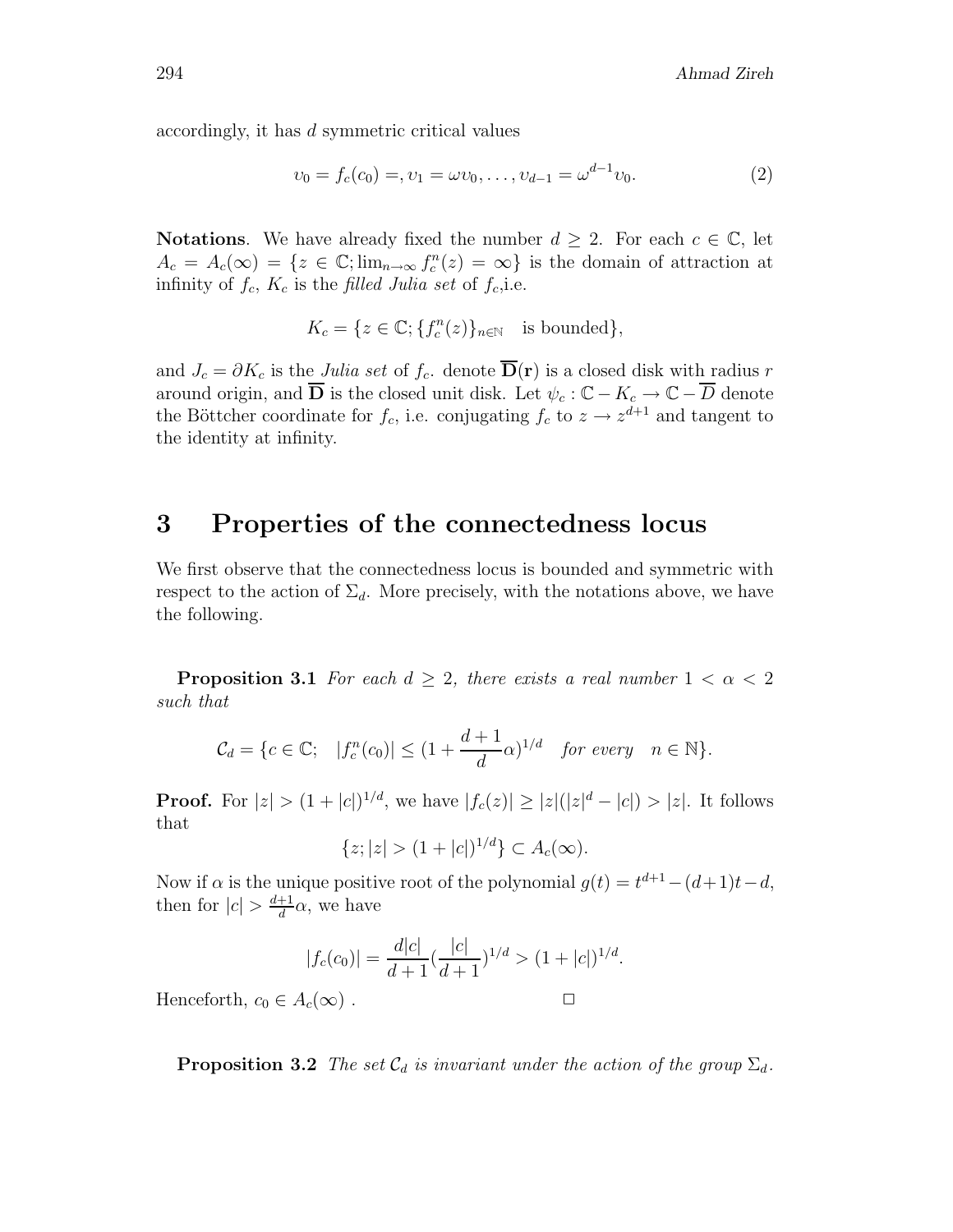**Proof.** Let  $c \in \mathcal{C}_d$ ,  $\omega = e^{2\pi i/d}$  and  $c_0$  a critical point of  $f_c$ . Then  $\omega c \in \mathcal{C}_d$ . Indeed,  $\omega^{1/d} c_0$  is a critical point of  $f_{\omega c}$ , the corresponding critical values being related by

$$
f_{\omega c}(\omega^{1/d}c_0) = \omega^{1/d}c_0(\omega c_0^d + \omega c) = \omega^{\frac{1}{d}+1}c_0(c_0^d + c) = \omega^{\frac{1}{d}+1}f_c(c_0),
$$

hence  $|f_{\omega c}(\omega^{1/d}c_0)| = |f_c(c_0)|$ . In view of the proposition 3.1, the value  $\alpha$  depends only on degrees and the polynomials  $f_c$  and  $f_{\omega c}$  have the same degree. This completes the proof.

## **4 Main Result**

It is proved [3] that the connectedness locus  $\mathcal{C}_d$  is connected, precisely there exist the Riemann map,

$$
\Psi : \hat{\mathbb{C}} - \mathcal{C}_d \to \hat{\mathbb{C}} - \overline{D}
$$

$$
\Psi(c) = \psi_c(v_0).
$$

Now we are going to prove the landing theorem in the connectedness locus.

**Theorem 4.1** *The external rays*  $R_{\mathcal{C}_d}(\pm \frac{1}{2(d+1)})$  *land at*  $c = 1$ *, the root point of the connectedness locus.*

**Proof.** Note that if the ray  $R_c(0)$  does not branch then it must land at a fixed point. The situation is stable in  $c$  if the fixed point is repelling. It is unstable either if the fixed point is indifferent in which case it is parabolic of multiplier 1, or if the ray  $R_c(0)$  branches at the critical points. The stable set is open in the parameter space and the unstable set is closed in the same space.

The ray  $R_c(0)$  passes through critical values if and only if

$$
Arg(\psi_c(v_0)) = 0.
$$

From equation(1) it follows that this is equivalent to

$$
c \in R_{\mathcal{C}_d}(\frac{n}{d} \pm \frac{1}{2(d+1)}), \quad n \in \mathbb{Z}
$$

i.e., restricted to the one part of the connectedness locus we have  $c \in R_{\mathcal{C}_d}(\pm \frac{1}{2(d+1)})$ .

For  $c = 1 + \frac{1}{d}$  the polynomial  $f_c$  has a superattracting fixed point and  $\mathbb{R}_+ \subset \mathbb{C} - K_c$ . By symmetry,  $R_c(0) = \mathbb{R}_+$  and  $R_c(0)$  lands at fixed point  $z=0$ .

There exists  $\rho > 1$  so that the polynomials  $f_c$  for  $c = \pm \rho e^{(\pi i/d)} \in \partial \mathcal{C}_d$ have a superattracting cycle of period two with  $c_0 < 0 < v_0$ . By symmetry,  $R_c(0) \subset \mathbb{R}_+$  but  $R_c(0)$  does not land at  $z = 0$ .